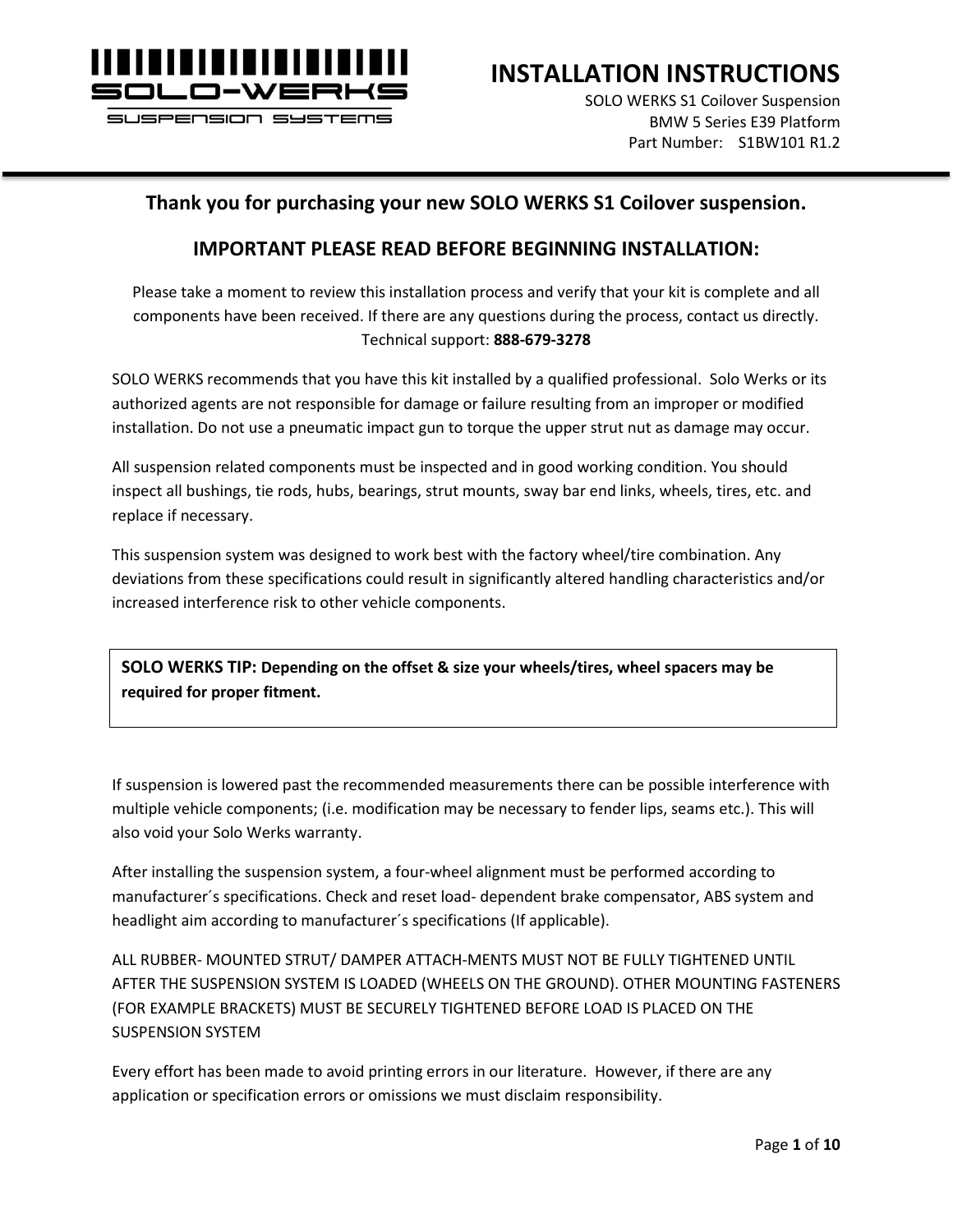

#### SUSPENSION SYSTEMS

# **INSTALLATION INSTRUCTIONS**

SOLO WERKS S1 Coilover Suspension BMW 5 Series E39 Platform Part Number: S1BW101 R1.2

|    | Fig. 1                   |             |
|----|--------------------------|-------------|
|    |                          | 13          |
|    |                          | 14<br>15    |
| #  |                          |             |
|    | Description              | Part Number |
| 1  | <b>Top Nut</b>           | S1BW101-12  |
| 2  | OEM Washer               |             |
| 3  | <b>OEM Upper Mount</b>   | 31336752735 |
| 4  | Washer                   |             |
| 5  | <b>Upper Spring Seat</b> | S1BW101-02  |
| 6  | Elastomer Bumpstop       | S1BW101-07  |
| 7  | Damper Shaft             |             |
| 8  | Vent Disc                | S1BW101-10  |
| 9  | <b>Strut Housing</b>     | S1BW101-01  |
| 10 | Lower Spring Perch       | S1BW101-06  |
| 11 | Lock Ring                | S1BW101-06  |
| 12 | <b>Spring Assembly</b>   |             |
| 13 | Main Spring              |             |

**Helper Spring** 

S1BW101-05

15

 $\overline{ }$ 

٦

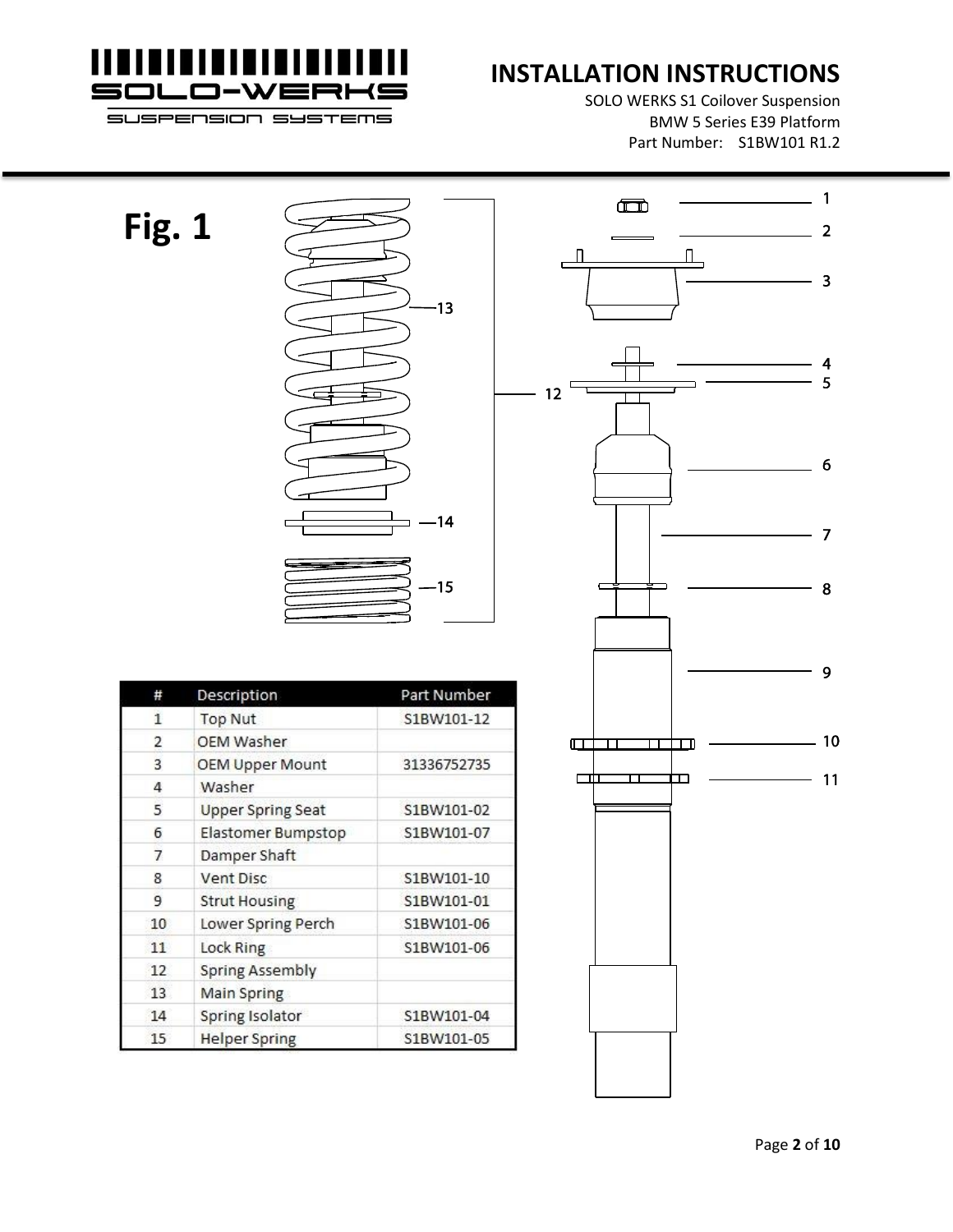

SOLO WERKS S1 Coilover Suspension BMW 5 Series E39 Platform Part Number: S1BW101 R1.2

SUSPENSION SYSTEMS

# **Fig. 2**





| #              | Description               | Part Number |
|----------------|---------------------------|-------------|
| $\mathbf{1}$   | <b>Top Nut</b>            | S1BW101-12  |
| $\overline{2}$ | OEM Plate (Cupped Washer) | 33521092986 |
| 3              | OEM Upper Shock Mount     | 33521091710 |
| 4              | <b>Supporting Cup</b>     | 33521090282 |
| 5              | <b>Elastomer Bumpstop</b> | S1BW101-07  |
| 6              | Damper Shaft              |             |
| 7              | <b>Vent Disc</b>          | S1BW101-10  |
| 8              | <b>Damper Housing</b>     | S1BW101-21  |
| 9              | <b>Lower Spring Perch</b> | S1BW101-06  |
| 10             | <b>Lock Ring</b>          | S1BW101-06  |
| 11             | Lower Shock Mount         |             |
| 12             | Rear Spring               |             |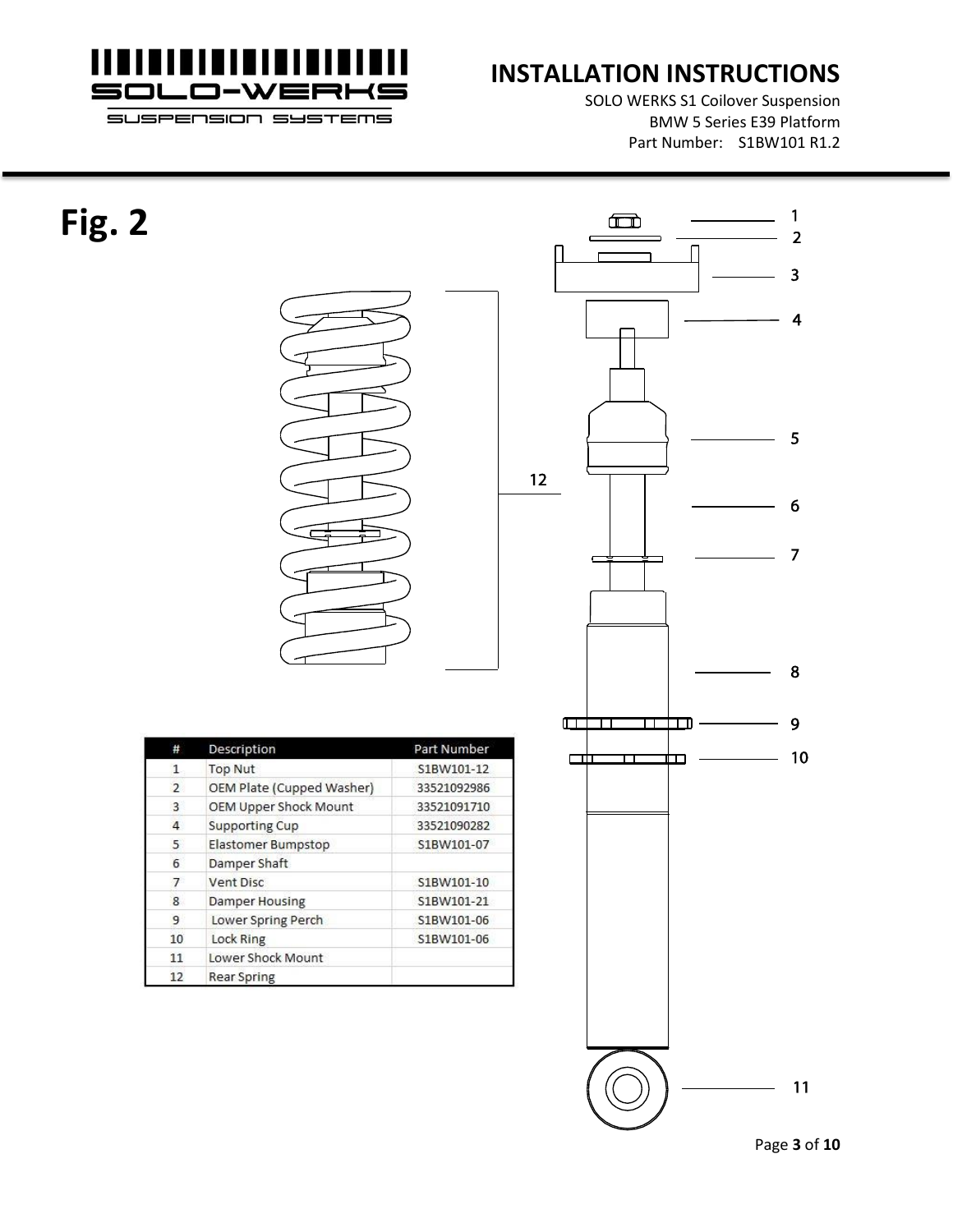

SUSPENSION SYSTEMS

# **INSTALLATION INSTRUCTIONS**

SOLO WERKS S1 Coilover Suspension BMW 5 Series E39 Platform Part Number: S1BW101 R1.2

## **Original Suspension Removal**

#### **Front**

- 1. After safely placing the car on jack stands, Support Lower Control Arm/Spindle
- 2. Remove front brake calipers (18mm) and disconnect any lines (brake, ABS, Headlight level sensor (10mm)) from original suspension.
- 3. Remove sway bar end link from lower control arm. (16mm)
- 4. Remove outer tie rod end from spindle (18mm)
- 5. Remove pinch bolt (18mm) from spindle and using Strut Spreader Tool, spread spindle mount
- 6. At this point it would be beneficial to protect the outside lip/edge of the fender with painters' tape or equivalent to help prevent scratching of paint while removing the original strut.
- 7. Lower the control arm to separate strut from spindle. (Fig.1 #15)
	- a. Ensure that the lower control arm is still supported
	- b. This may require work to separate as corrosion may limit movement
	- c. Using rubber mallet tap the cast spindle to free strut from spindle
- 8. Support strut from inside wheel well
- 9. Remove three (3) upper strut mount nuts (13 mm) (Fig.1 #3)
- 10. Remove strut assembly
- 11. Leave the Strut Spreader in place

*SOLO WERKS TIP:* **As the strut mounts are a consumable/wear item and are a known fail point on this chassis. Solo Werks recommends using new replacement parts and leaving your original suspension as an assembly. These parts are available from your Solo Werks Dealer or your local BMW parts dealer.**

NOTE: If you are using your existing OEM upper strut mount (Fig. 1 #3) you must remove this from the strut assembly. This component is under extreme pressure from the front spring and must be removed using an appropriate spring compressor to relieve the pressure. Follow the directions given by the manufacturer of the Spring Compressor to safely remove the spring and disassemble the Strut Assembly.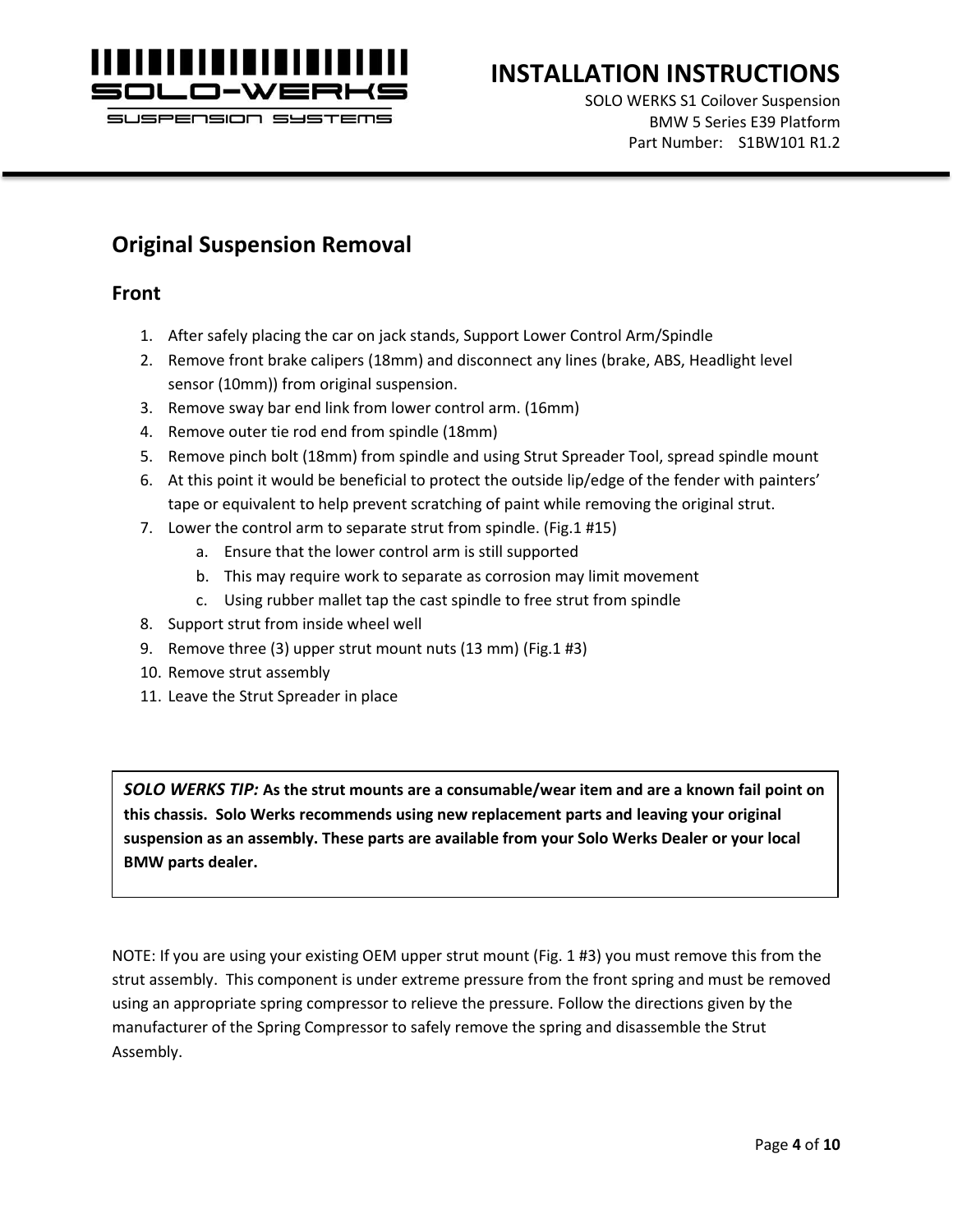

SOLO WERKS S1 Coilover Suspension BMW 5 Series E39 Platform Part Number: S1BW101 R1.2

## **Solo Werks Coilover Pre Assembly – Priming the Dampers**



**SOLO WERKS TIP:** *As the suspension is shipped and stored in a horizontal position, it is advisable to exercise or Prime the shock absorber before you install them to ensure that the internal contents are in the correct chambers. Therefore, we advise that before you assemble the front coilover shock absorber, take a moment to purge the shock absorber.* 

*To do this, one side at a time remove the following from one of the front Coilover Assemblies:*

- *Two Upper fasteners (lock nut and securing nut)*
- *Upper Spring Perch*
- *Main Spring*
- *Spring Isolator*
- *Helper Spring*

*You will then be left with the coilover strut with the bumpstop and vent disc on the shaft. Pull the bumpstop up to the top of the chrome shock shaft, just before the threaded portion.* 

*With the shock upright (as it would be installed in the vehicle) compress the shock shaft until the bump stop touches the shock housing, and then pull to extend the shock shaft back to full extension.*

 *Repeat 3-5 times. You will notice the shock forces getting progressively harder each time. Once they feel consistent each way, you are ready to install.*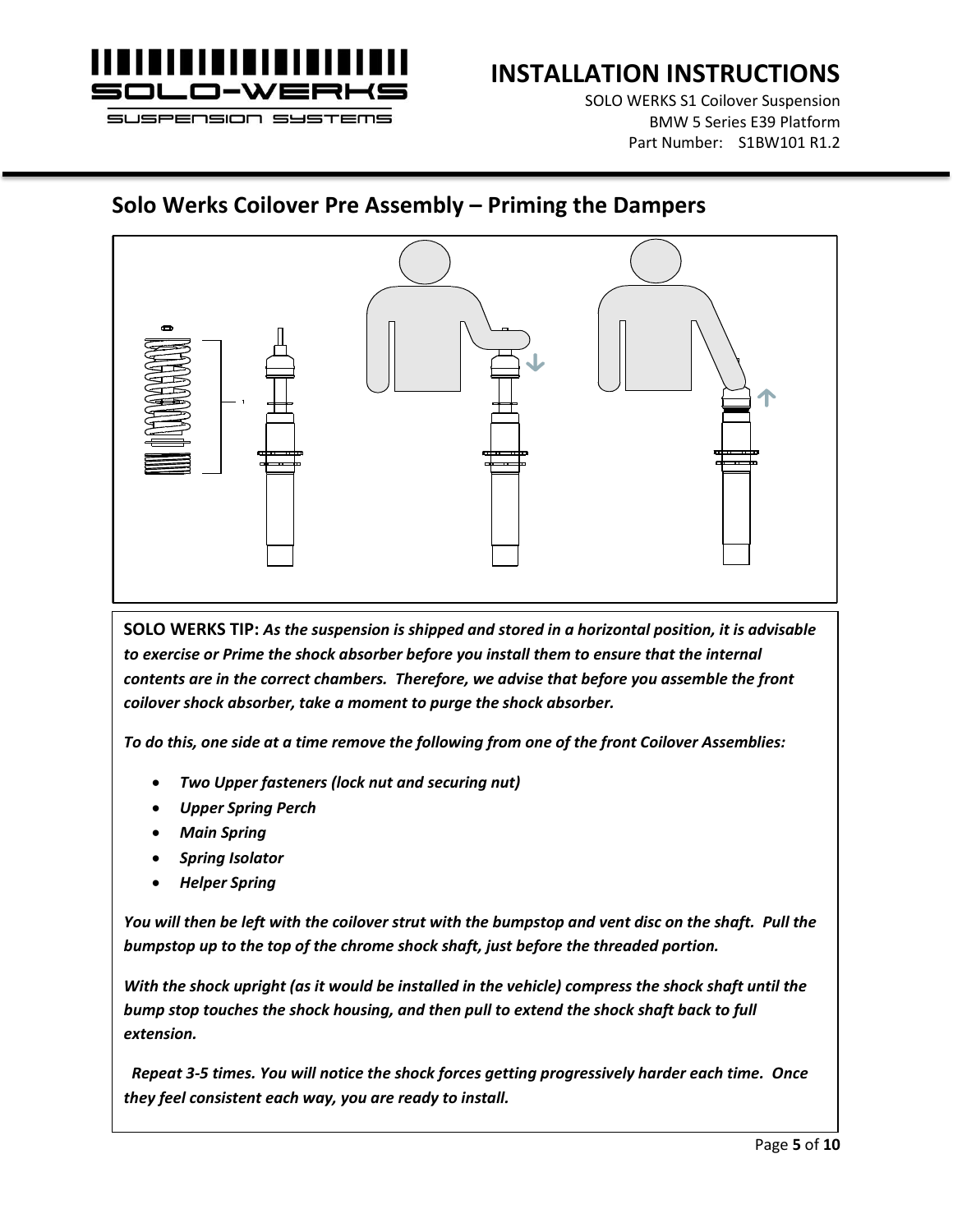

SOLO WERKS S1 Coilover Suspension BMW 5 Series E39 Platform Part Number: S1BW101 R1.2

## **Solo Werks Coilover Assembly and Installation**

#### **Front**

- 1. Assemble the coilover assembly with the OEM Strut Mount using the provided hardware as in the diagram (Fig. 1)
	- a. The Non Nyloc nut that is on the shock shaft is used during transport purposes only to keep the assembly together and is not used in the final assembly.

NOTE: Use of an anti-corrosion spray such as the Boeshield T-9 on the threads & main perch/spring seat at this point can make the adjustment process much easier and will add an extra layer of protection. Boeshield T-9 is available from your Solo Werks dealer.

- 2. NOTE: Before proceeding with the next step, inspect the Spindle for debris (rust/dirt etc. as this can make installation difficult.
- 3. Insert Strut into spindle making sure housing is completely seated within spindle. (Fig.1 #15)
- 4. Remove strut spreader tool and insert OEM pinch bolt and nut, torque to spec.
- 5. Tighten three (3) upper strut mount nuts to proper torque specifications.
- 6. Reattach outer tie rod end.
- 7. Reattach brake caliper.
- 8. Reattach any brake, ABS lines, etc. that were removed.
- 9. Repeat procedure on the other side of vehicle.
- 10. Adjust lower spring perch to desired vehicle height.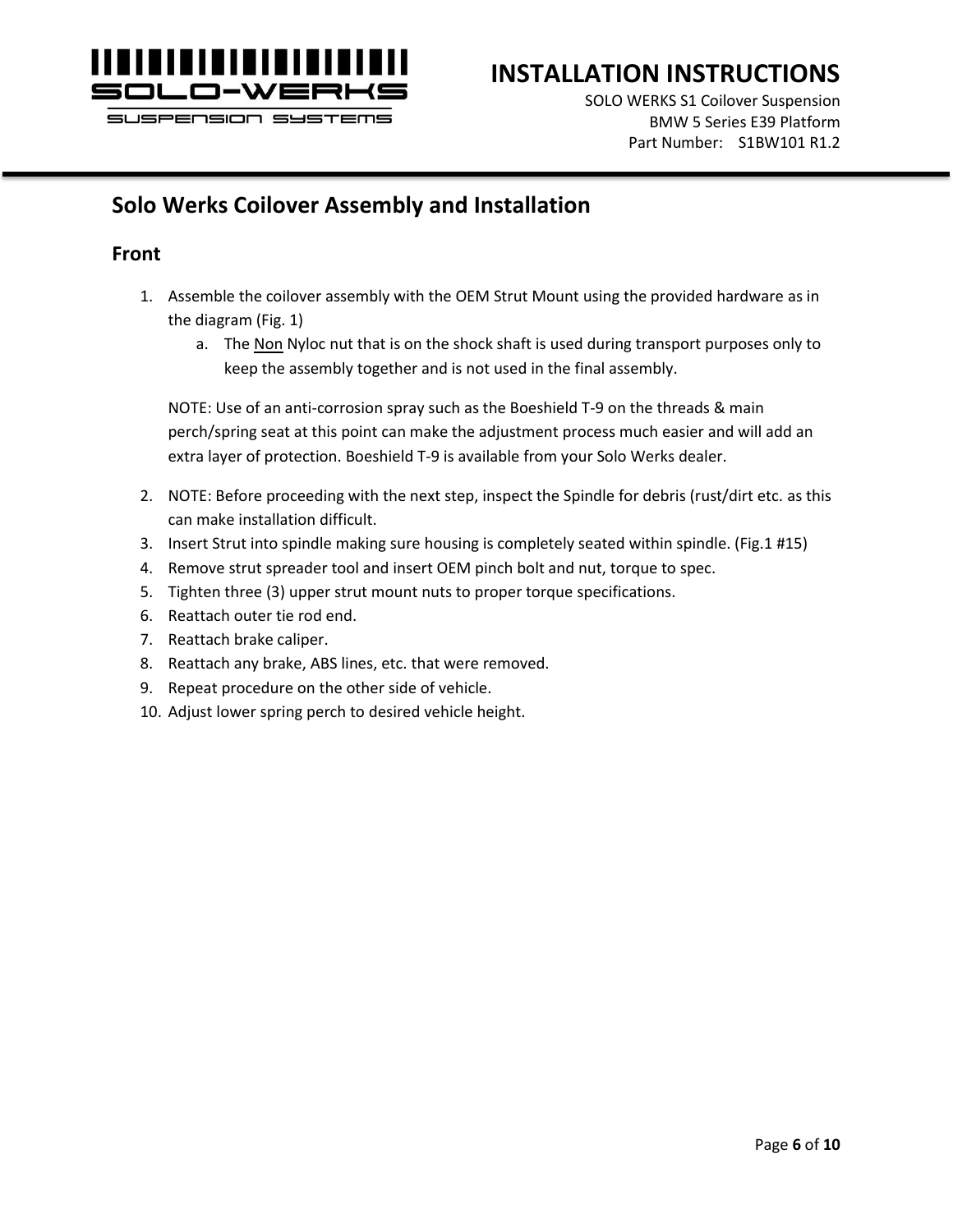

SOLO WERKS S1 Coilover Suspension BMW 5 Series E39 Platform Part Number: S1BW101 R1.2

## **Original Suspension Removal**

#### **Rear**

**SOLO WERKS TIP:** *Components such as rear seat, parcel shelf, C-pillar will all need to be removed to gain access to the upper shock mount. Please refer to repair manual (i.e. Bentley Manual) for proper procedure.*

- 1. After the interior is removed and the 3 upper strut mount bolts (13mm) are removed you can now move onto the underside of the car.
- 2. Remove the two splash/mud guard screws from underside front of wheel well. (8mm)
- 3. Remove the screws attaching the wheel well fender liner. (8mm)
- 4. Remove the two liner screws on either side of the original shock absorber. (10mm)
- 5. There will now be three plastic rivets to be removed before the liner can completely be removed. NOTE: The third rivet is not visible at first and is at the inside rear of the fender.
- 6. Once the liner is removed it is advisable to aid in removal of the original strut to place an object such as a block of wood in between the chassis and the lower control arm. Note: this allows for additional space for removal of original strut.
- 7. Remove the lower strut mount bolt. (21mm)
- 8. Remove original strut from car.

**SOLO WERKS TIP: Removal of the fuel evaporation tank within the wheel well arch on the driver side will also aid in removal of the original strut.**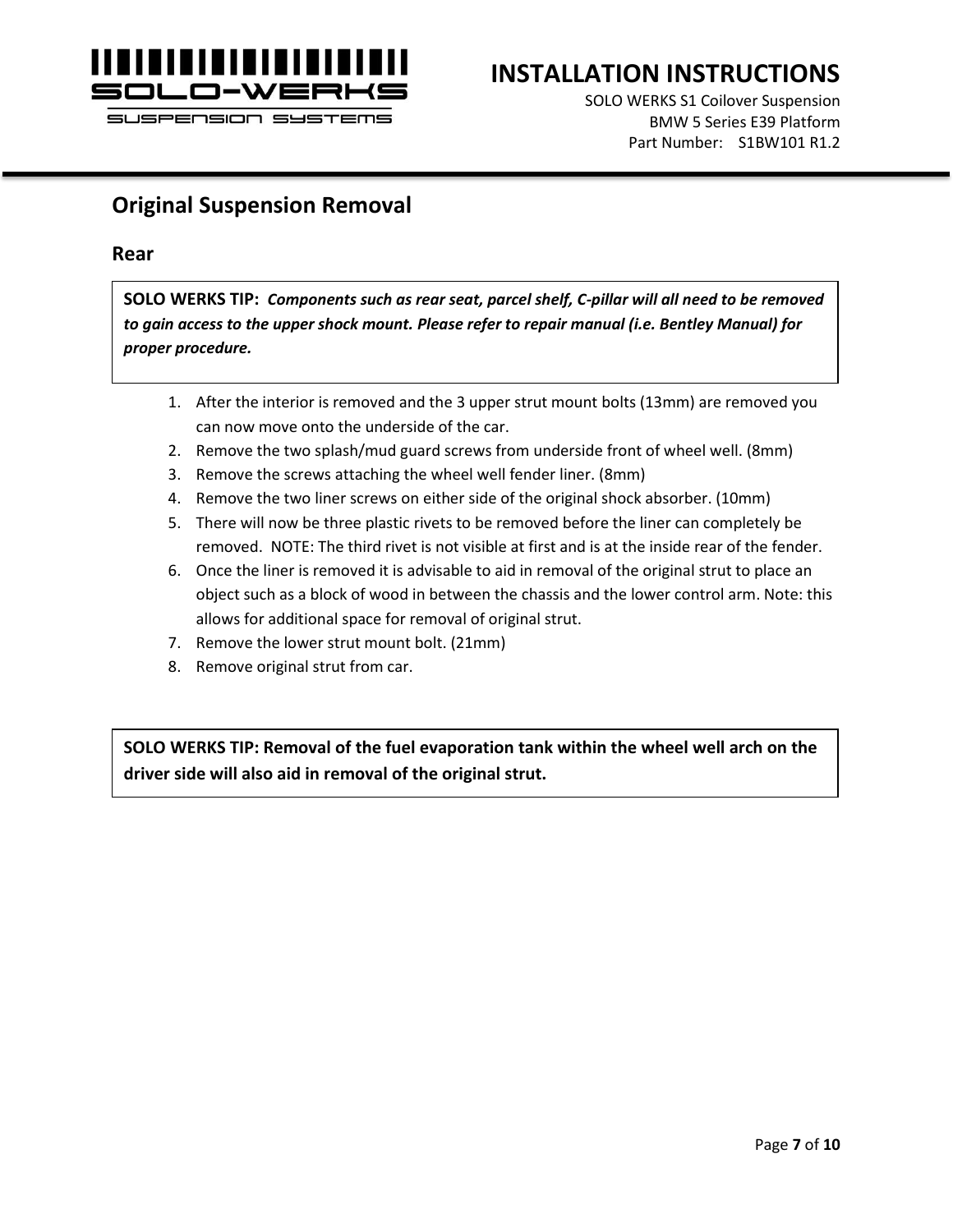

#### SI ISPENSION SYSTEMS

## **INSTALLATION INSTRUCTIONS**

SOLO WERKS S1 Coilover Suspension BMW 5 Series E39 Platform Part Number: S1BW101 R1.2

### **Solo Werks Coilover Assembly and Installation**

**Rear**

**SOLO WORKS TIP:** *Just like the front struts, it is advisable to Prime the rear shocks as well. To purge the rear shocks: Refer to procedure on page 5.*

Rear Shock Absorbers Assembly:

- 1. Assemble new Solo Werks rear shock absorber per the assembly diagram. Paying particular attention to the oem top washer and bottom cup. (Fig. 2 #2,3&4)
	- a. Reuse the OEM upper plate (large cupped washer) & lower supporting cup as it was installed originally on the top and bottom of strut mount.
	- b. If this is not followed specifically, this could cause mount failure.
- 2. Install shock into upper shock mount and tighten the three (3) shock mount nuts. (Fig. 2 #3)
	- a. Once vehicle is placed back on the ground torque upper shock mount nuts to proper torques settings.
- 3. Manipulate control arm until lower shock mount bolt can be reinstalled. (fig.2 #16)
	- a. Torque lower shock bolt to proper torque settings.
- 4. Replace fuel evap and inner fender linings.
- 5. Replace interior to finalize installation.
- 6. Final check that all hardware is tight and torques properly.
	- 7. Adjust lower spring perch to desired vehicle height.

**SOLO WERKS TIP:** *It is advisable that all attaching hardware be checked after approx. 200 miles to ensure it has retained appropriate OEM torque settings.*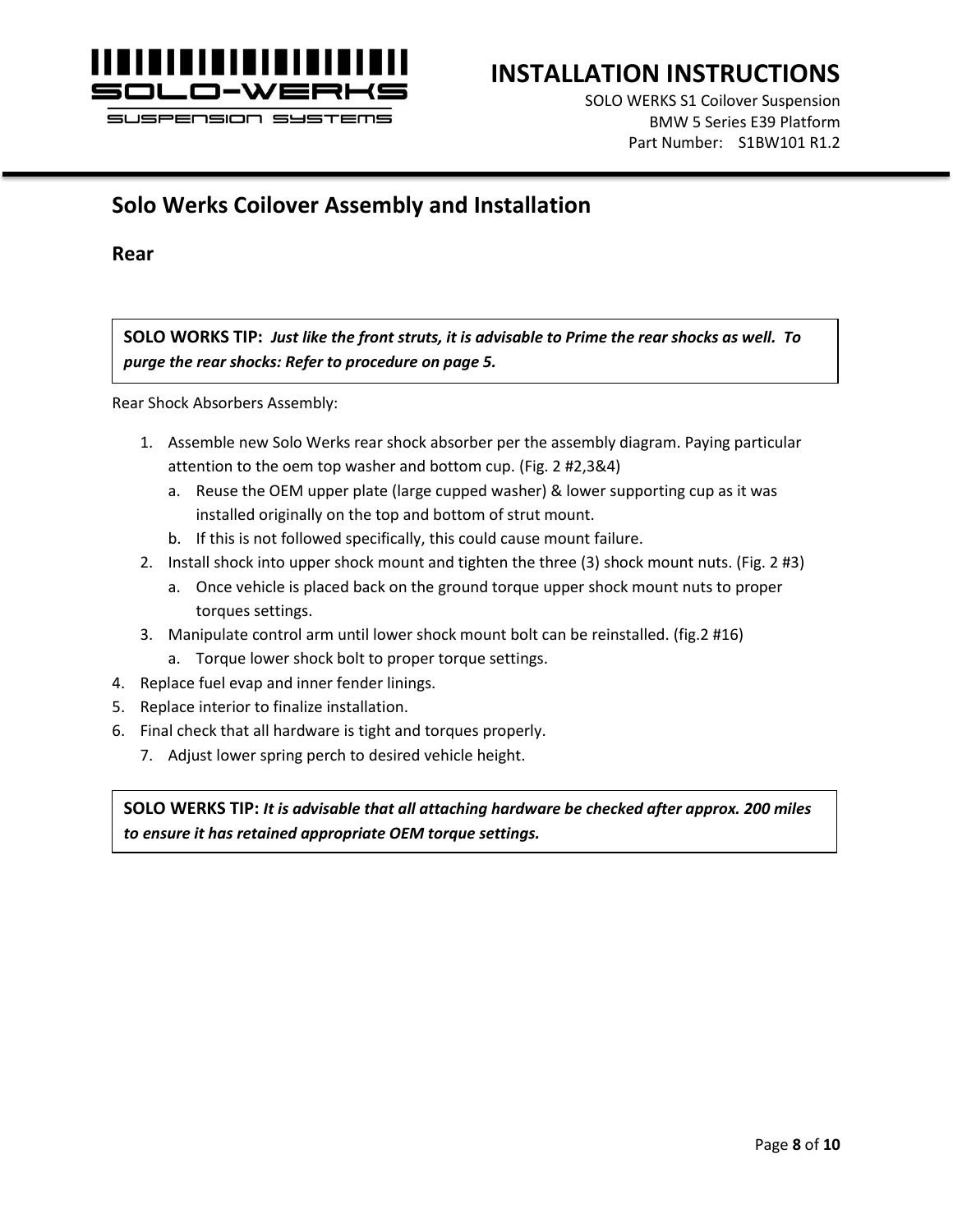

SOLO WERKS S1 Coilover Suspension BMW 5 Series E39 Platform Part Number: S1BW101 R1.2

## **Solo Werks Coilover Final Details – Heights & Working Ranges**



|                       | Lowering Range |                                       |         |       |               |
|-----------------------|----------------|---------------------------------------|---------|-------|---------------|
|                       | in mm          |                                       | in Inch |       |               |
| Model<br>Year         |                | <b>Front</b>                          | Rear    | Front | Rear          |
| BMW E39 Sedan W/O OEM |                |                                       |         |       |               |
| Sport package         | $97' - 03'$    | $ 40-75$ mm $ 40-75$ mm $ 1.5"$ -3.0" |         |       | $1.5" - 3.0"$ |

| <b>Front Measurement</b>                                                    |  |        |     |        |       |  |  |  |
|-----------------------------------------------------------------------------|--|--------|-----|--------|-------|--|--|--|
| Max low mm   Max low Inch   Max high mm   Max high Inch   OEM mm   OEM Inch |  |        |     |        |       |  |  |  |
| 12.5"<br>318 mm                                                             |  | 356 mm | 14" | 394 mm | 15.5" |  |  |  |
| <b>Rear Measurement</b>                                                     |  |        |     |        |       |  |  |  |
|                                                                             |  |        |     |        |       |  |  |  |
| Max low mm   Max low Inch   Max high mm   Max high Inch   OEM mm   OEM Inch |  |        |     |        |       |  |  |  |
| 12.5"<br>318 mm                                                             |  | 356 mm | 14" | 394 mm | 15.5" |  |  |  |

• These measurements are in place to allow both front and rear dampers to operate properly and allow for ample shock travel.

- All measurements will be referenced from "center of wheel hub to bottom lip of fender" (see example figure "a")
- Using this system outside of this range can cause premature failure and is cause to void your manufacturer specified warranty.
- Helper springs are intended to keep preload on the main spring under full suspension extension, do not remove!